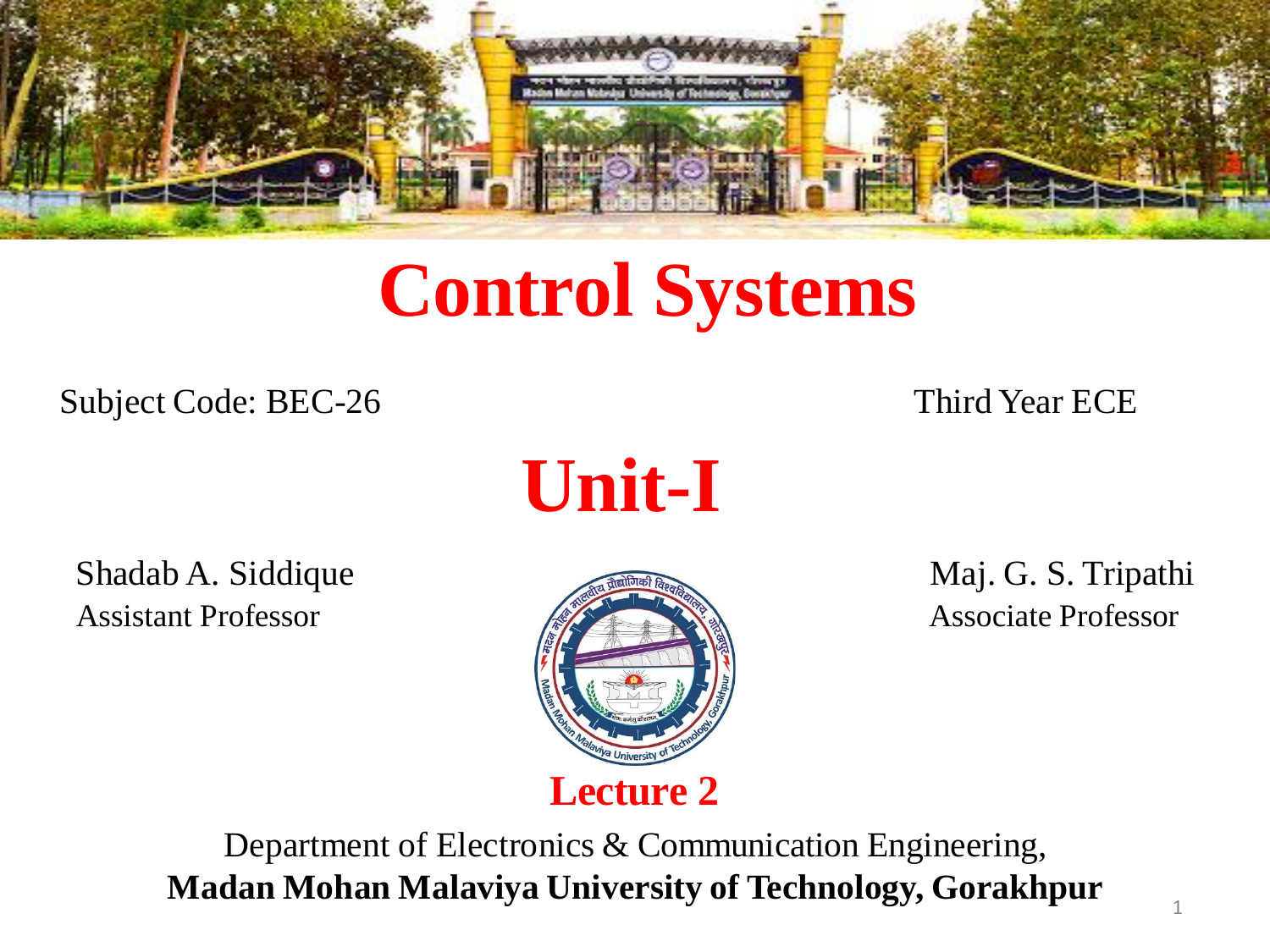# **UNIT- I**

- ➢ Introduction to Control Systems
	- ❖ Control System Definition and Practical Examples
	- ❖ Basic Components of a Control System
- ➢ Feedback Control Systems:
	- **❖** Feedback and its Effect
	- ❖ Types of Feedback Control Systems
- ➢ Block Diagrams:
	- **❖ Representation and reduction**
	- ❖ Signal Flow Graphs
- ➢ Modeling of Physical Systems:
	- ❖ Electrical Networks and Mechanical Systems
	- ❖ Force-Voltage Analogy
	- ❖ Force-Current Analogy

 $\mathcal{L}$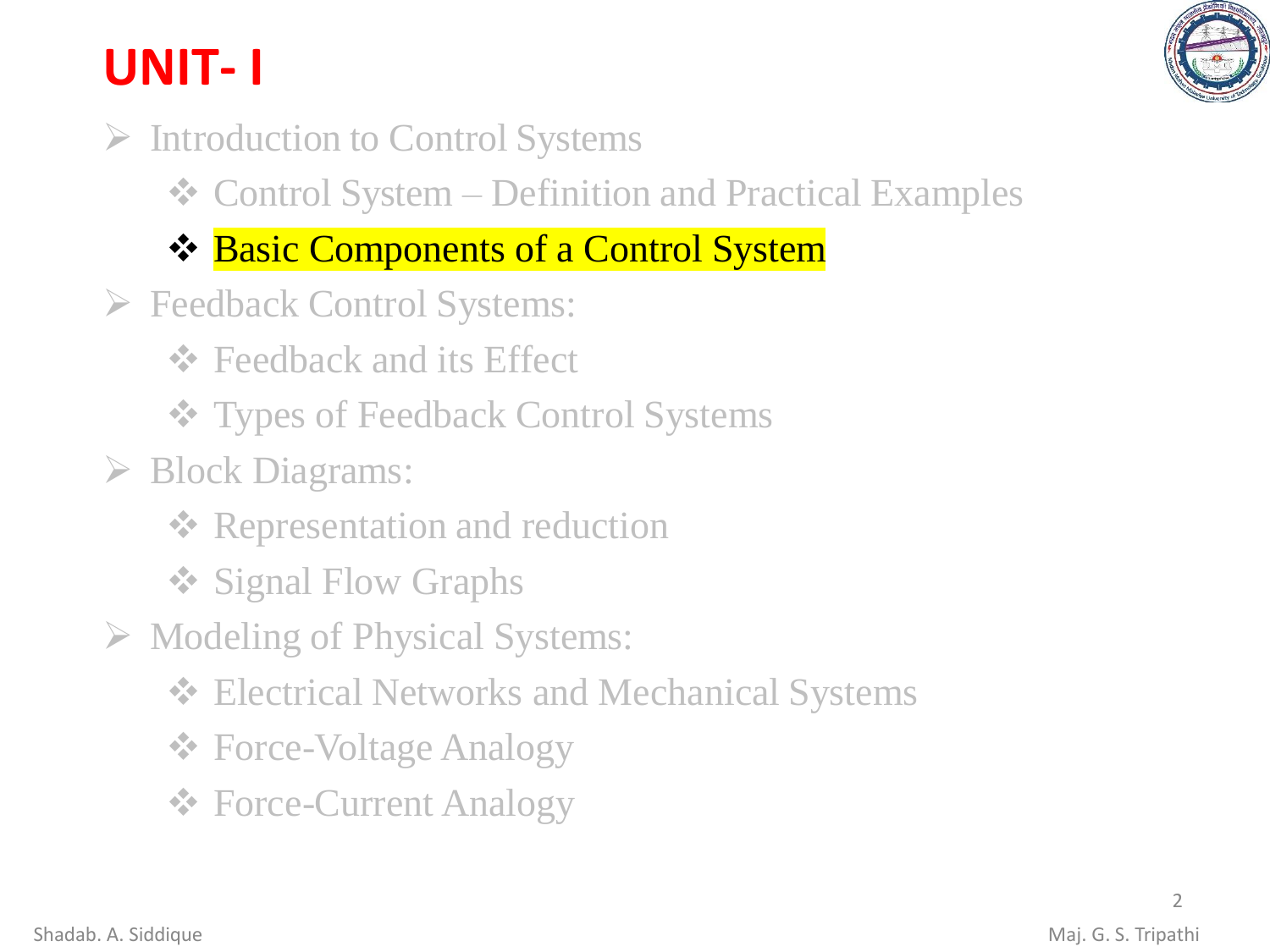## **Basic Components of Control System:**





 $\checkmark$  Basic components in the control systems are shown in the above block diagram.

 $\checkmark$  Disturbances can be external or internal.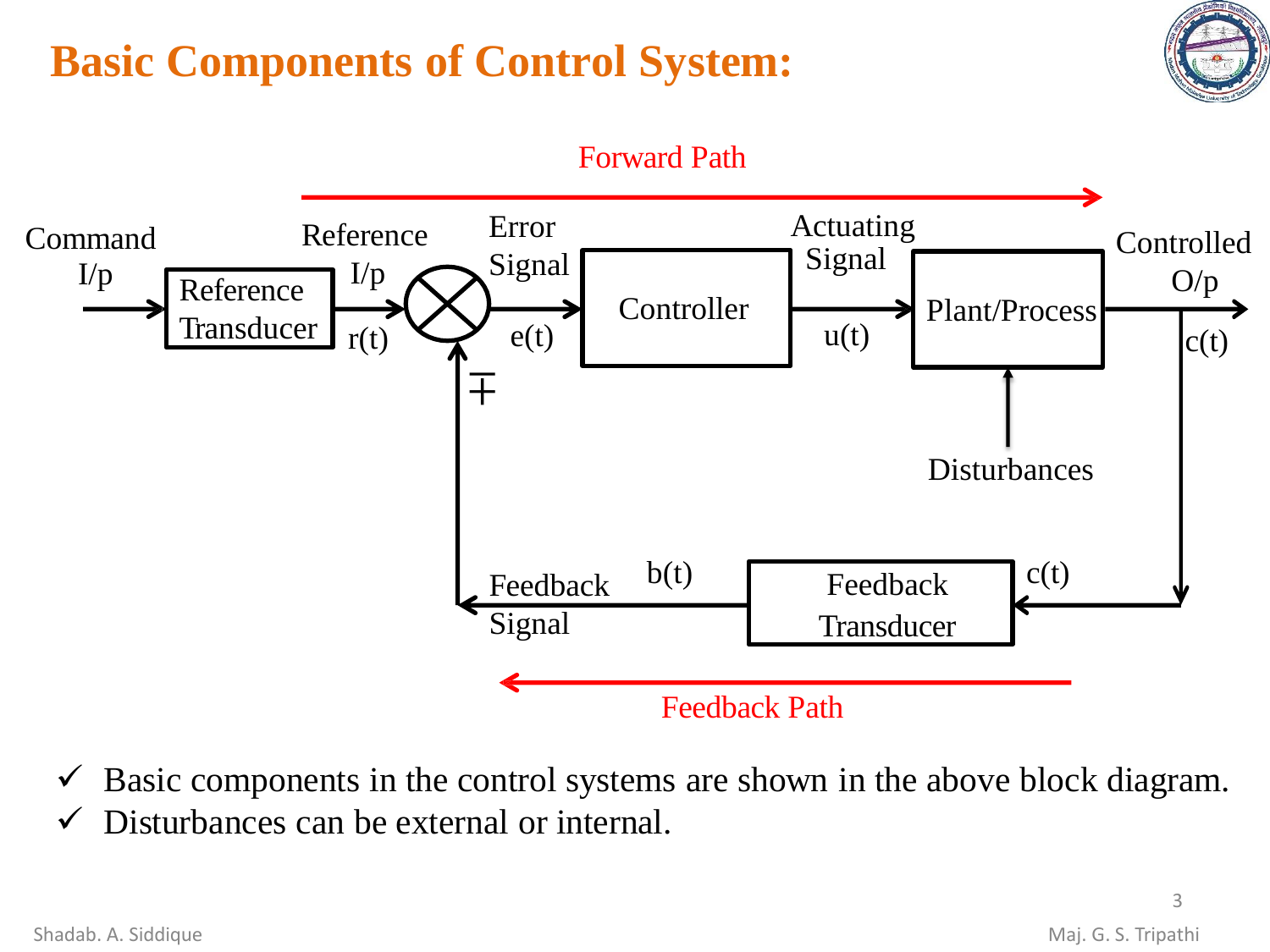### **Basic Components of Control System:**

- ➢ **Plant/Process:-** The portion of a system which is to be controlled or regulated is called a plant or process.
- ➢ **Controller:-** The element of a system itself or external to the system which controls the plant/process is called controller. It consists of error detector to control logic element.
- ➢ **Error detector:-** It received the measured signal (feedback) & compare it with reference input and determine the error signal.

$$
e(t)=r(t)\mp b(t)
$$

- ➢ **Feedback:-** It is used to fed back the o/p signal to error detector for comparison with the input.
- ➢ **Input:-** It is applied signal to a control system from an external energy sources in order to produce specific output.
- ➢ **Output:-** It is a particular signal of interest or the actual response obtained from the control system when input is applied.
- ➢ **Disturbances:-** It is a signal which tends to adversely effect the value of the output of a system. It may be external disturbances or internal disturbances.

4

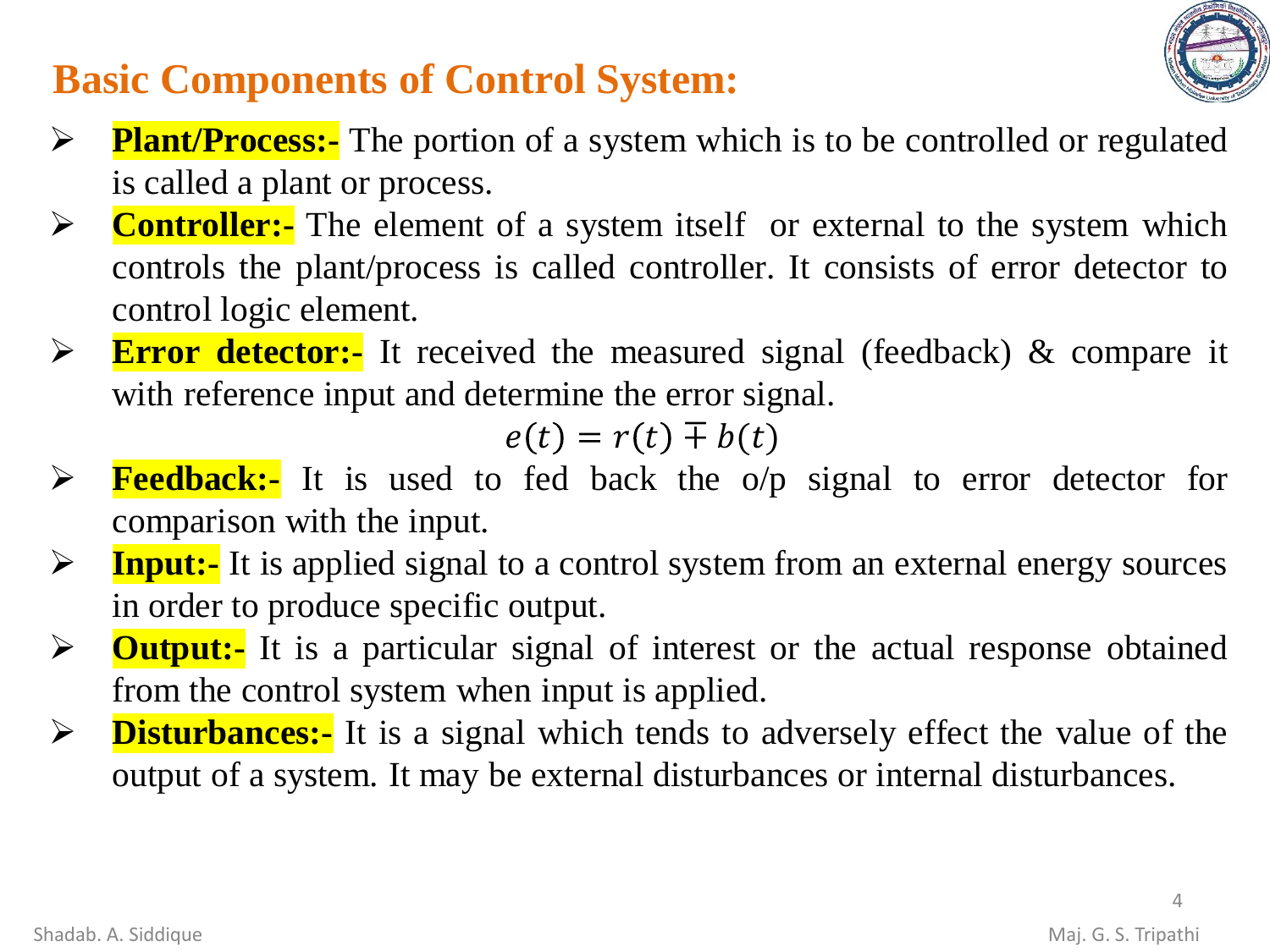#### **Classification of Control System:**



Control system can be broadly classified as-

- 1. Natural control system e.g: Respiratory system, Biological systems of human body
- 2. Man-made control system e.g: Vehicle
- 3. Combination control system e.g: Driving a car
- 4. Time variant and Invariant control system
- 5. Linear and Nonlinear control system
- 6. Continuous time and Discrete time control system
- 7. Deterministic (o/p is predictable) and stochastic (o/p is unpredictable) control system
- 8. Lumped parameter and Distributed parameter control system
- 9. SISO (Serial input serial output) and MIMO (Multiple input and multiple output) control system
- 10. Open loop and Closed loop control system

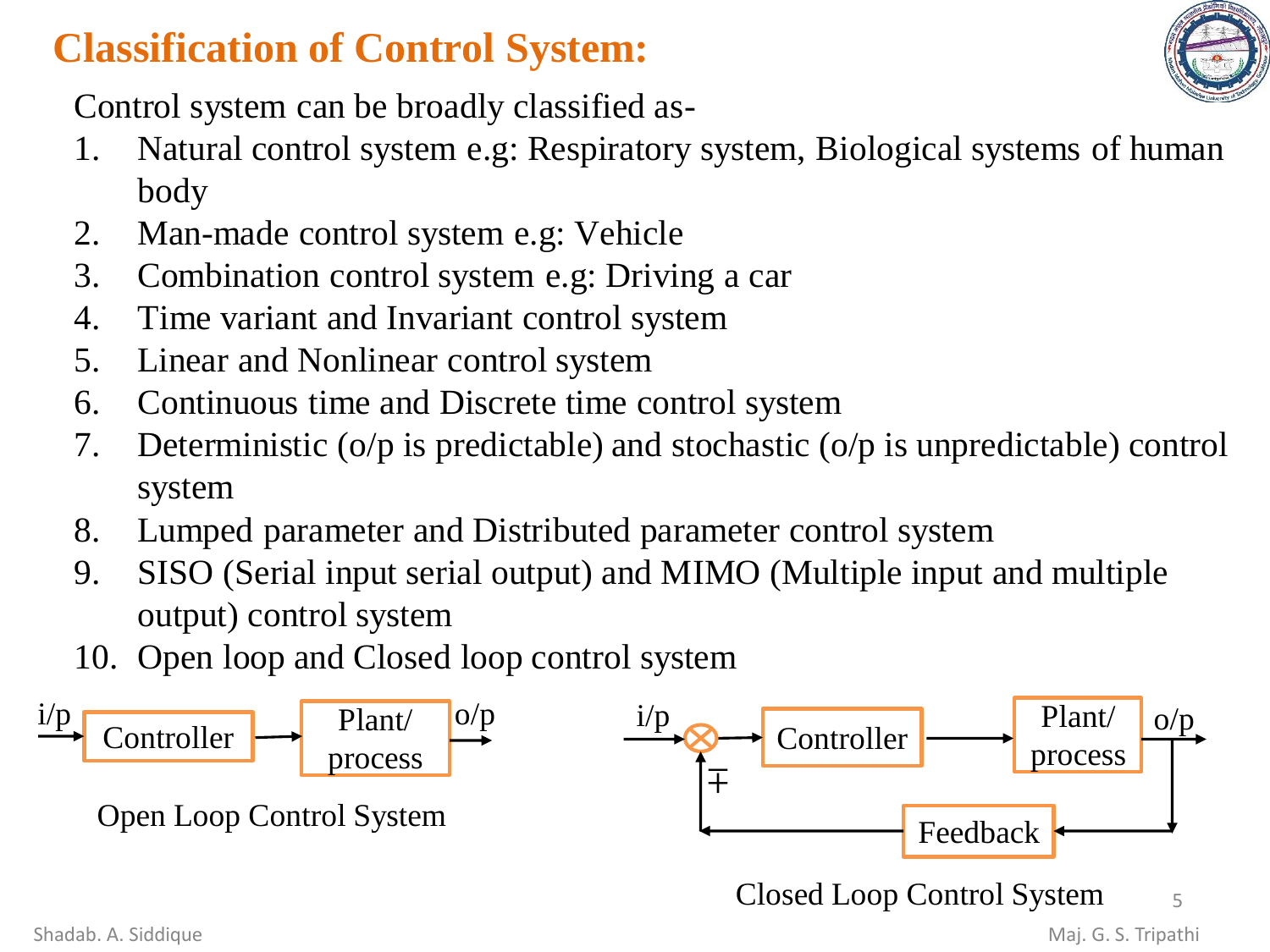

#### **Open Loop Control System**

**Definition:** "A system in which the control action is totally independent of the output of the system is called as open loop system"



6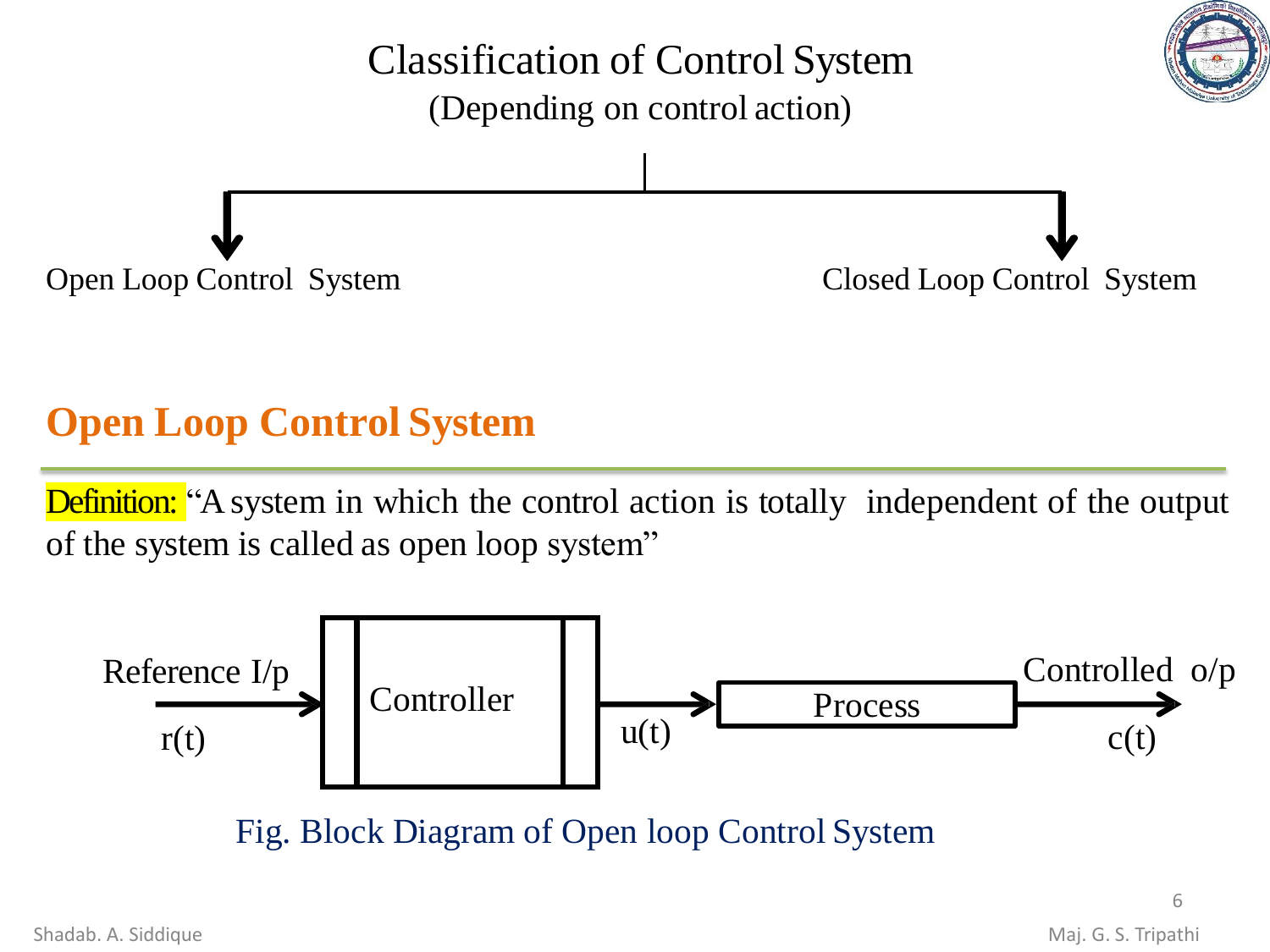### **OLCS Examples**

➢ **Electric Hand Drier:-** Hot air (output) comes out as long as you keep your hand under the machine, irrespective of how much your hand is dried.

➢ **Automatic Washing Machine:-** This machine runs according to the pre-set time irrespective of washing is completed or not.

**Bread Toaster:-** This machine runs as per adjusted time irrespective of toasting is completed or not.









Shadab. A. Siddique **Maj. G. S. Tripathi** 

7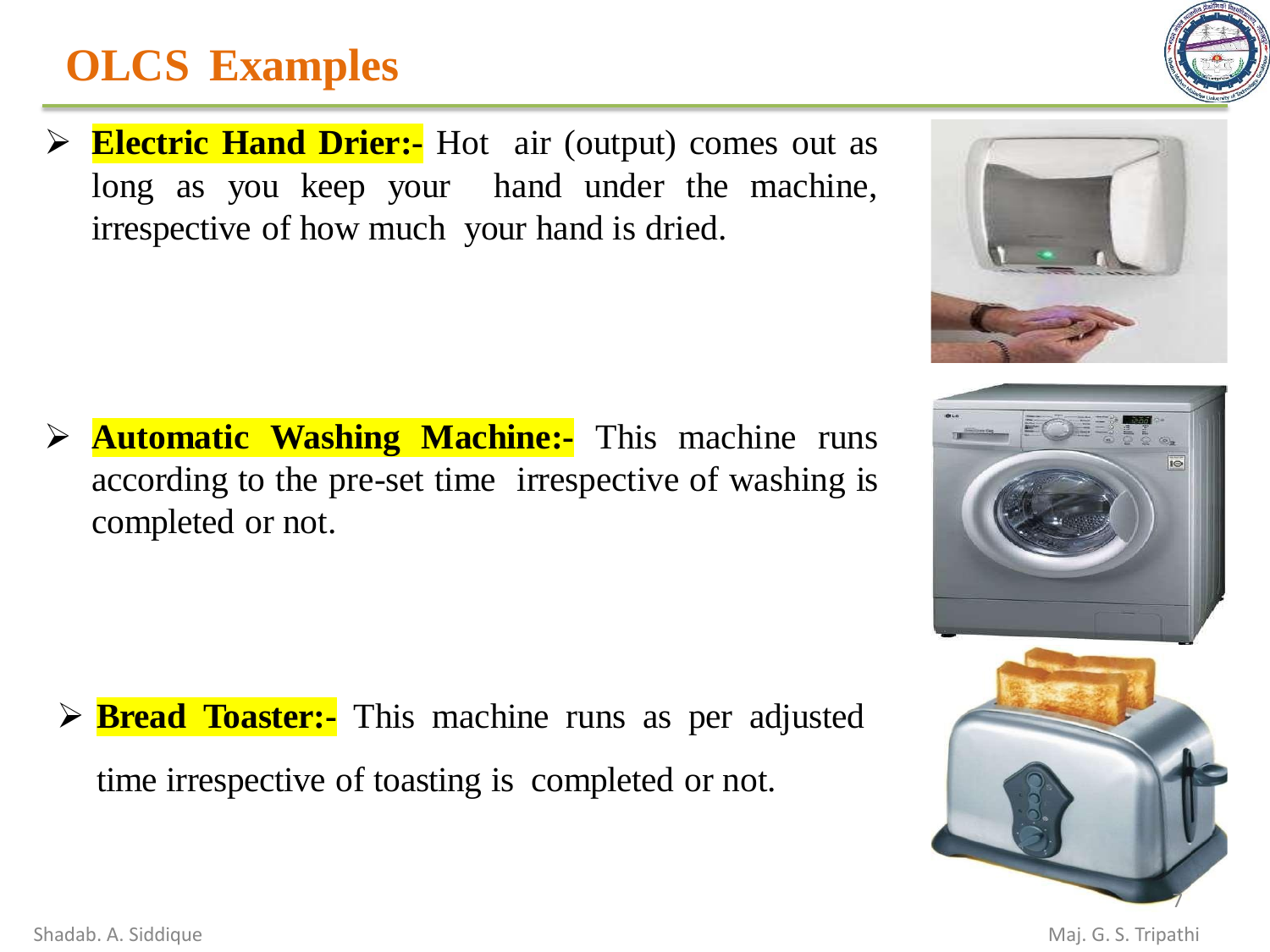### **OLCS Examples**

- ➢ **Automatic Tea/Coffee Vending Machine:-** These machines also function for pre adjusted time only.
- ➢ **Light Switch:-** lamps glow whenever light switch is on irrespective of light is required or not.
- ➢ **Volume on Stereo System:-** Volume is adjusted manually irrespective of output volume level.



### **Advantages of OLCS**

- ❖ Simple in construction and design
- ❖ Economical
- ❖ Easy to maintain
- ❖ Generally stable
- ❖ Convenient to use as output is difficult to measure

#### **Disadvantages of OLCS**

- ❖ They are inaccurate
- ❖ They are unreliable output cannot be corrected
- ❖ Any change in automatically.

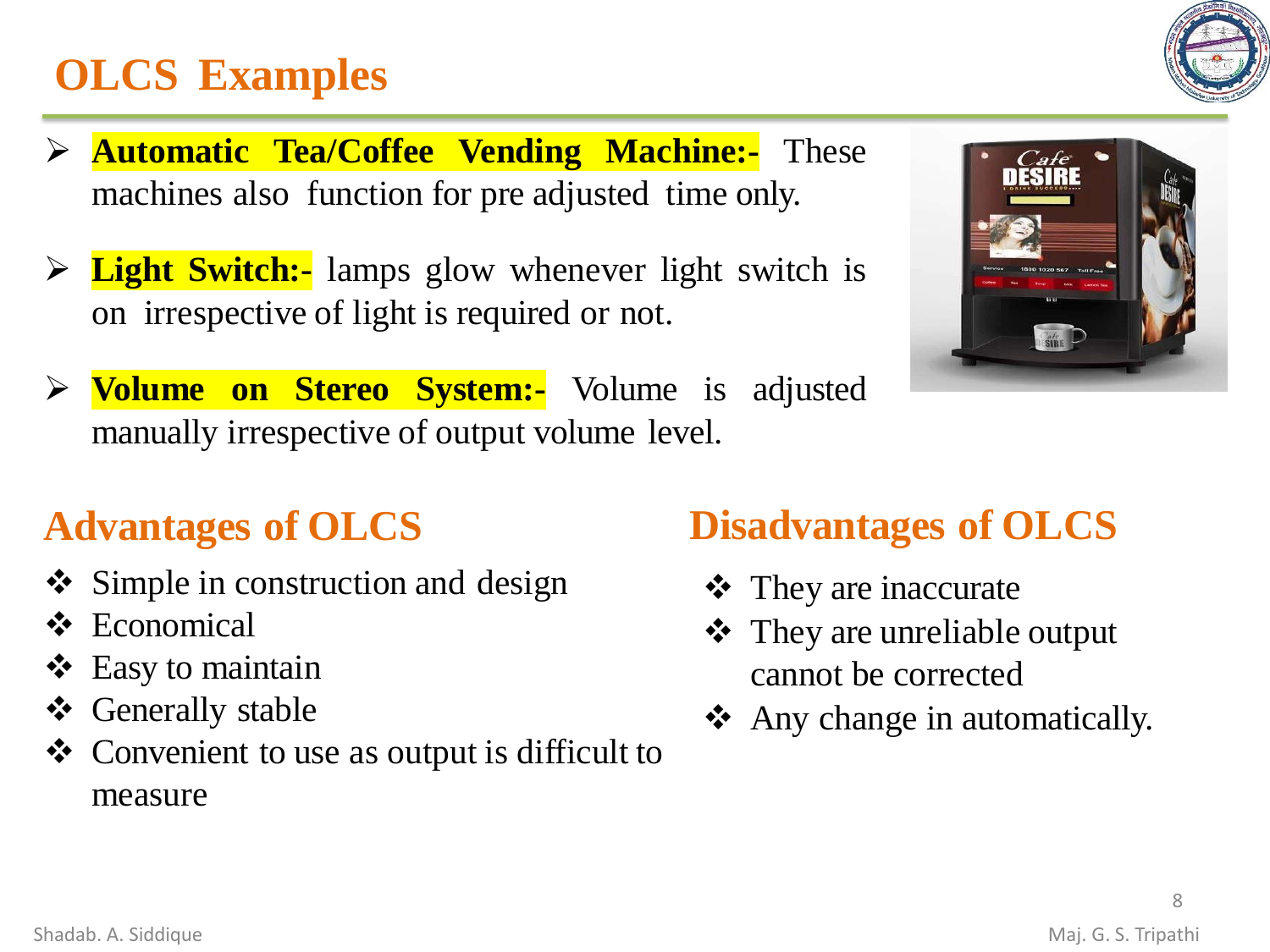### **Closed Loop System**



**Definition:** A system in which the control action is somehow dependent on the output is called as closed loop system

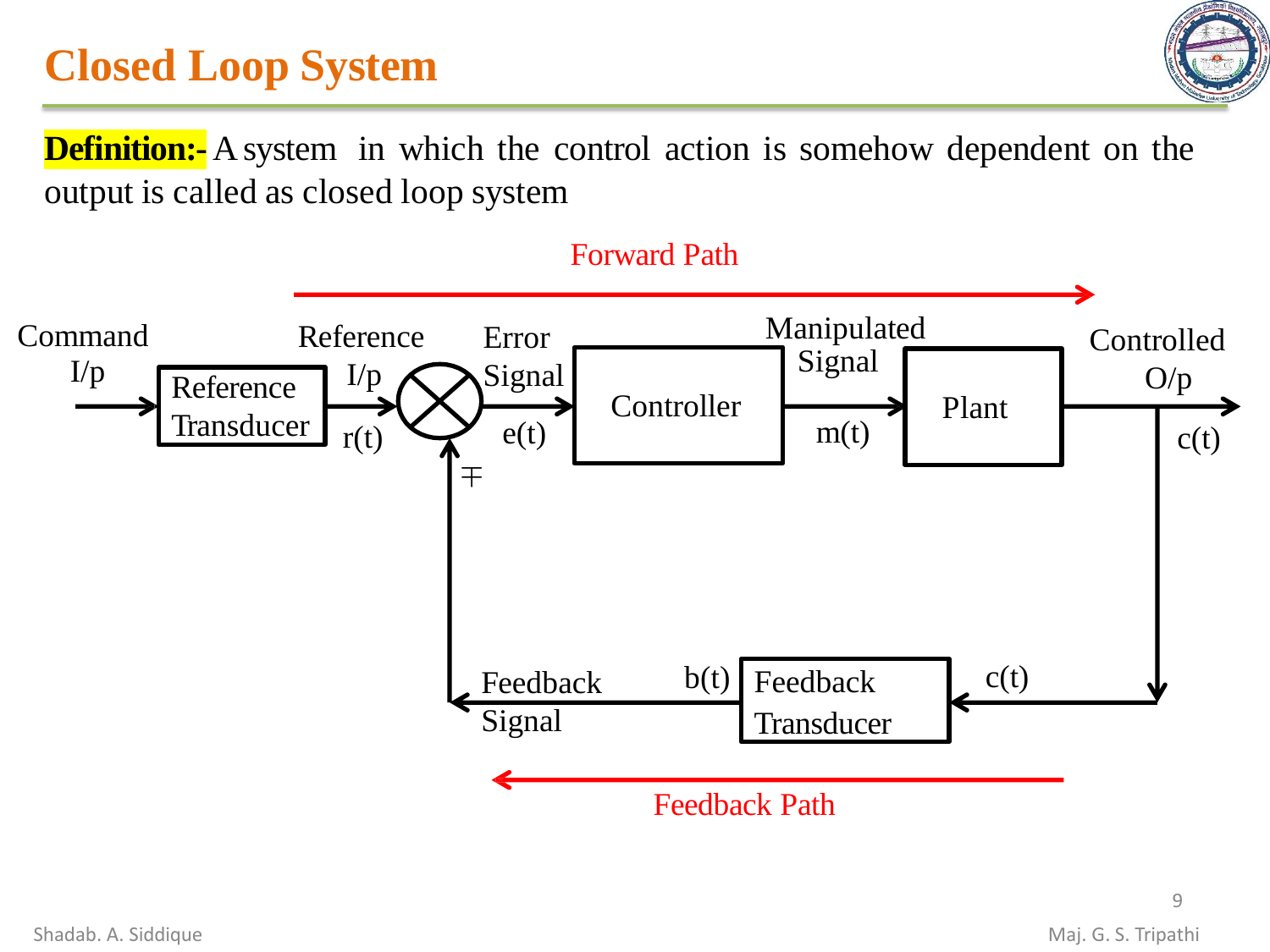

#### **CLCS Examples**

#### ➢ **Automatic Electric Iron:-** Heating elements are controlled by output temperature of the iron.



➢ **Servo voltage stabilizer:-** Voltage controller operates depending upon output voltage of the system.



Fig. 5.6 Servo Voltage Stabilizer

Shadab. A. Siddique **Maj. G. S. Tripathi**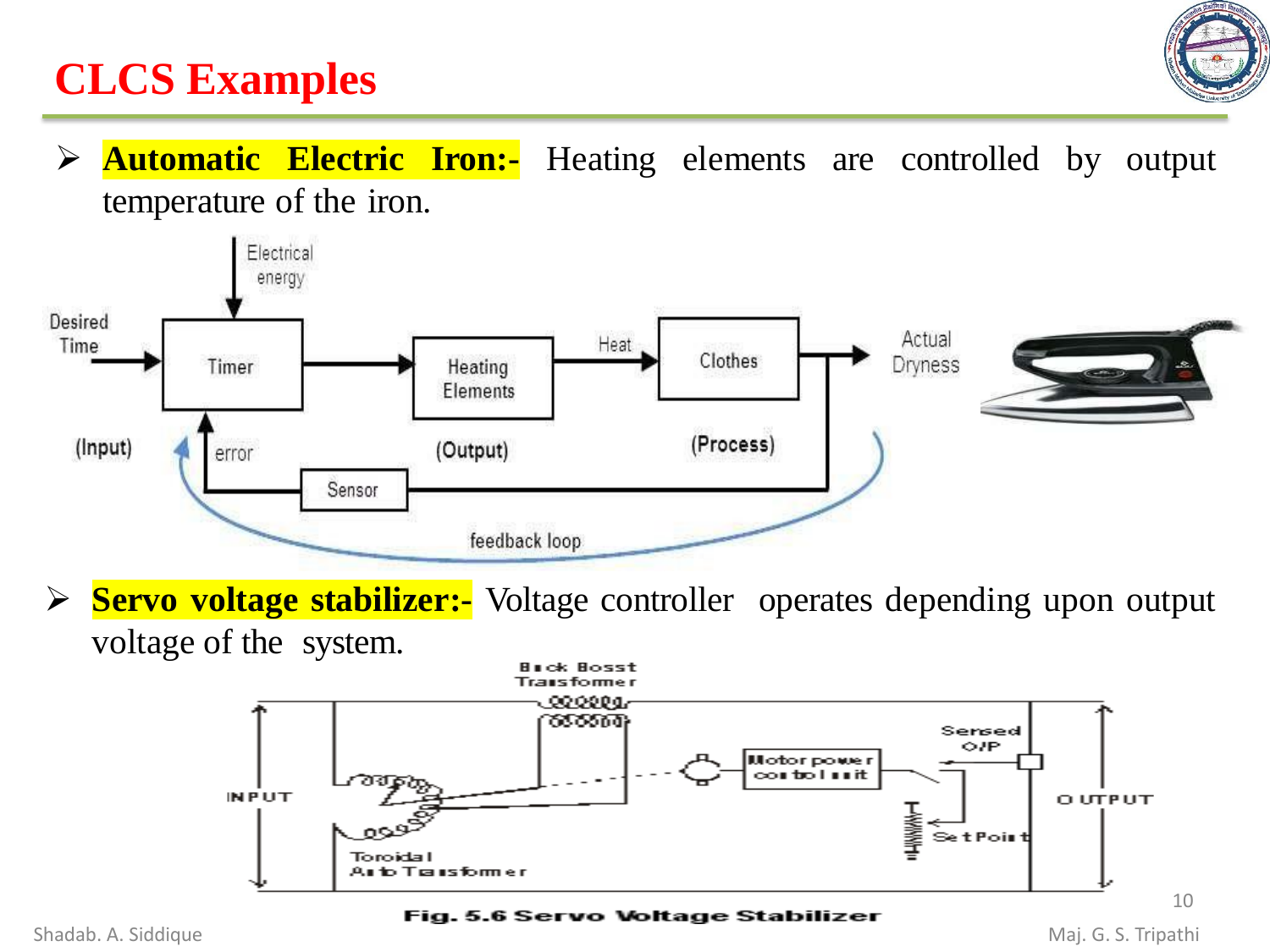#### **Advantages of CLCS**



- ➢ Closed loop control systems are more accurate even in the presence of nonlinearity
- ➢ Highly accurate as any error arising is corrected due to presence of feedback signal
- $\triangleright$  Bandwidth range is large
- $\triangleright$  Facilitates automation
- $\triangleright$  The sensitivity of system may be made small to make system more stable
- $\triangleright$  This system is less affected by noise

#### **Disadvantages of CLCS**

- $\triangleright$  They are costlier
- $\triangleright$  They are complicated to design
- ➢ Required more maintenance
- $\triangleright$  Feedback leads to oscillatory response
- ➢ Overall gain is reduced due to presence of feedback
- $\triangleright$  Stability is the major problem and more care is needed to design a stable closed loop system